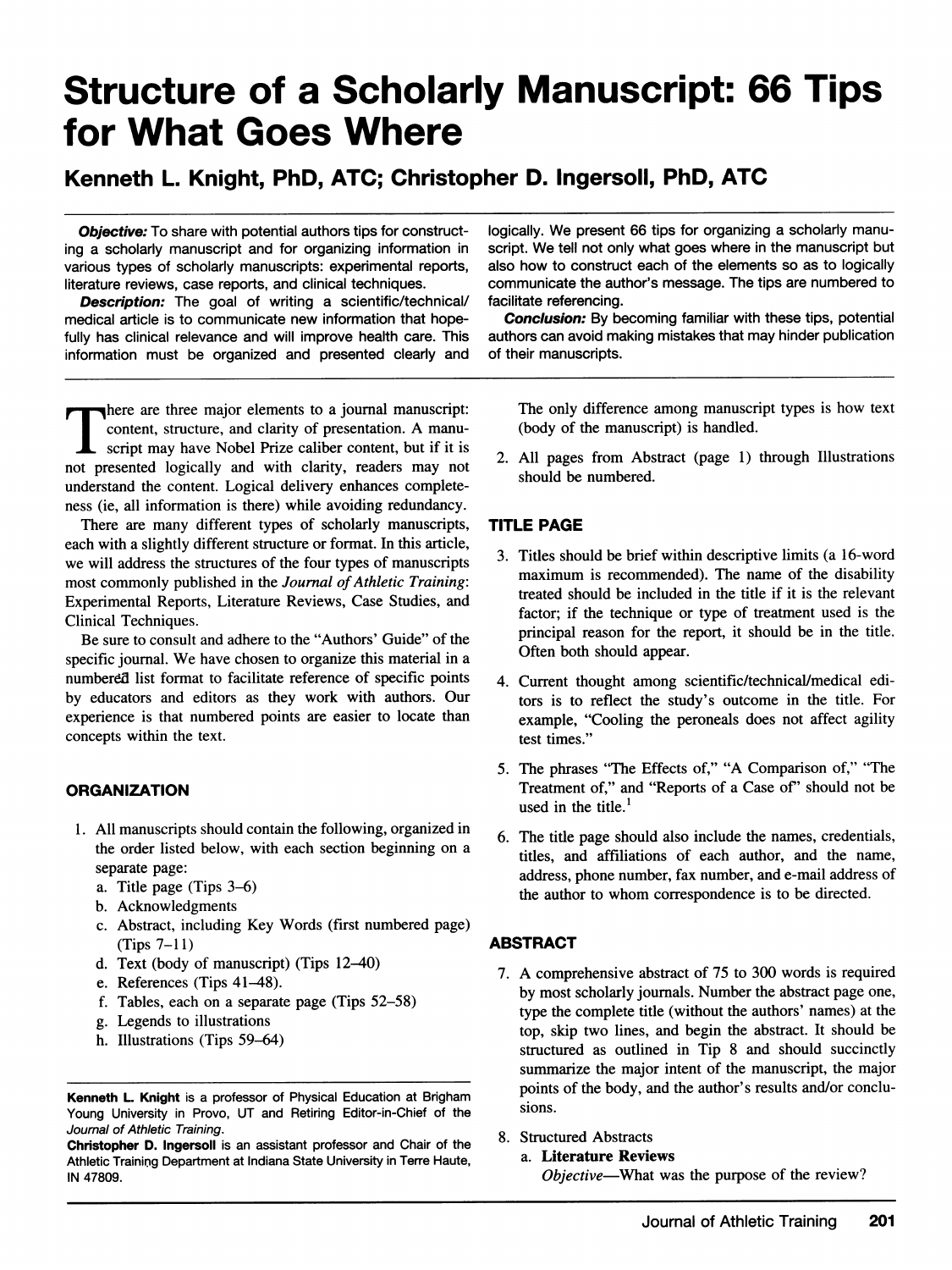Data Sources-What sources did you search to find the studies you reviewed? Include key words and years searched.

Data Synthesis-Summary of the major themes, organized by themes-not by authors.

Conclusions/Recommendations-Advice for the athletic trainer and other related professionals and clinical applications of the information.

Key Words-Three to six words to describe the article.

# b. Experimental Reports

Objective-Problems or need for the study. Design and Setting-How was the study set up? Where did it take place?

Subjects-Characteristics of the subjects.

Measurements---What was being measured? What types of tests were used? How were the subjects distributed within the study?

Results-Of the tests and measurements.

Conclusions-Major conclusions, particularly related to theory and clinical application of the information.

Key Words-Three to six words to describe the article. c. Case Reports

Objective-Problem or need for the case to be presented.

Background-On the particular injury or illness.

Differential Diagnosis-What was it or what could it possibly have been?

Treatment-What was done for it? What is normally expected for this condition?

Uniqueness-What was different from the expected, or was it the same?

Conclusions-Clinical applications of the information. Key Words-Three to six words to describe the article.

## d. Clinical Techniques

Objective-Problem or need for the information. Background-Injury or illness, and normal treatment and rehabilitation.

Description---Of the technique, purpose of use.

Clinical Advantages-Why and when should this technique be used? How does the technique compare with standard practice?

Key Words-Three to six words to describe the article.

- 9. Do not confuse the abstract with the introduction; the abstract is a summary of the entire manuscript while the introduction develops and proposes the manuscript's problem or purpose.
- 10. It is unacceptable to state in the abstract words to the effect that "the significance of the information is discussed in the article." Instead, succinctly tell the reader why the information is important.
- 11. Following your abstract, list three to six key words or phrases that can be used in a subject index to refer to your paper.

## INTRODUCTION

- 12. In a scientific manuscript the introduction serves two purposes: to stimulate the reader's interest and to outline the reason for the study, that is, the controversy or "knowledge gap" that prompted the study.
- 13. Begin the text of the manuscript with an introductory paragraph or two in which the purpose or hypothesis of the article is clearly developed and stated. Tell why the study needed to be done or the article written and end with a statement of the problem (or controversy).
- 14. Introductions are usually much too long. Authors tend to follow the traditional thesis format, which includes a complete review of the literature before the methods. While this is good policy for novice researchers, it is not recommended for scientific manuscripts.<sup>3,4</sup>
- 15. The introduction is not the place for great detail. Highlights of the most prominent works of others as related to the subject at hand are often appropriate for the introduction, but a detailed review of the literature should be reserved for the discussion section. Identify and develop the magnitude and significance of the controversy (or problem) with brief specific statements (referenced, of course). This is often done by pointing out differences among others' results, conclusions, and/or opinions. Remember to keep the detail in the discussion.
- 16. The following two examples from Thomas & Nelson<sup>4</sup> illustrate the above principles. They clearly and concisely acquaint the reader with the problem, provide some background and necessary information, bring out areas of needed research, and then skillfully and logically lead to the specific purpose of the study. (NOTE: In this and other examples, the references are for example only. They do not refer to the references at the end of this paper.)
	- \* "Vertical jumping ability is of considerable importance in numerous athletic events, and coaches and physical educators have used various training methods to improve this ability. Two of the most recent training methods are isokinetic and plyometric exercises. The purported advantage of isokinetic exercises is that they allow the muscles to work at maximal force throughout the entire range of motion for each and every repetition, thereby providing a greater training stimulus. The effectiveness of such exercises in improving vertical jumping performance has been demonstrated in several studies during the past decade (7,11,25,27)."
	- "Plyometric exercise is a relatively new concept of training that applies the information specificity principle regarding the preset stretch condition of the muscle before explosive contraction (18). The effects of plyometric exercises in increasing vertical jumping performance have been studied experimentally (3,7,22), but no attempt has been made to determine if they are more effective than isokinetic exercises."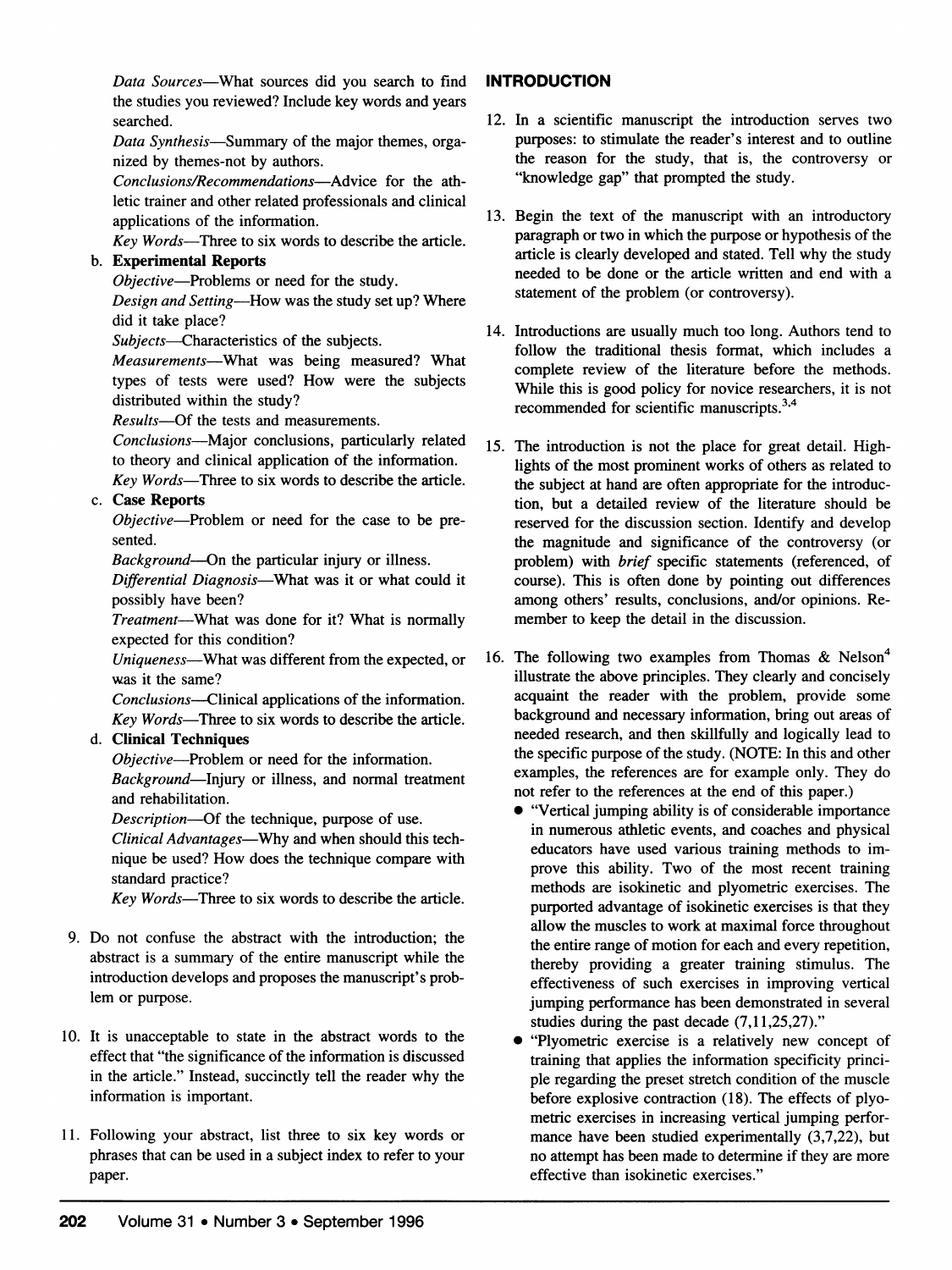#### BODY OF MANUSCRIPT

- 17. The body or main part of the manuscript varies according to the type of article you are writing (examples follow); however, regardless of the manuscript type, the body should include a discussion section in which the importance of the material presented is discussed and related to other pertinent literature. Liberal use of headings, subheadings, charts, graphs, and figures is recommended.
- 18. The body of an experimental report consists of a methods section, a presentation of the results, and a discussion of the results.

#### Methods

- 19. The term "methods" is more appropriate than "methodology." "Methodology" suggests a study of methods, whereas "methods" suggests a description of methods used, which is what the section is.
- 20. Begin with a description of the experimental design, which will serve as a roadmap to the entire section. Follow with descriptions of subjects, instruments, procedures, and statistical analysis. Confusion is often introduced when authors combine the instruments and procedures sections. Describe the instruments used in the instruments section, but describe how they were used in the procedures section.
- 21. The methods section should contain sufficient detail concerning the methods, procedures, and apparatus used so that others can reproduce the experiment.
- 22. Methods used by others to study problems such as yours should be reviewed and referenced in your paper. Reference the methods of others as well as reliability and validity information in the methods section. The pros and cons of various methods and why you chose one over another should be discussed and referenced in the discussion section.

## **Results**

- 23. Writing results is similar to writing a review of literature; you state facts and then reference your source. In a results section, the statistics are your evidence or reference for the facts (conclusions) you reach. The results should summarize the important results of the experiment, using descriptive and inferential statistics and a few wellplanned and carefully constructed illustrations.
- 24. Report results by stating your conclusions in clear, concise statements that a layperson could understand. Don't use jargon or statistical terms.
- 25. Too often writers make the statistical test the focus of the sentence (as in the "statisticalese" example following). Writing in statisticalese often obscures the conclusions you derive from the results by emphasizing the method rather than the meaning. The important information is the meaning of the results themselves, not the statistical tests

used to analyze them. Those readers who are interested in the statistics can read the methods that describe the statistical tests used and the statistical test results at the end of the sentence.

- Statisticalese: Tukey post-hoc testing revealed a significant decrease ( $p < .05$ ) in perceived pain in groups that received cold, TENS, or the combined treatment.
- Clearer: Perceived pain was less in the cold, TENS, and combined treatment groups than in the control group (Tukey post-hoc,  $p < .05$ ).
- 26. Reference your evidence for making the conclusion (ie, your statistics) in parentheses following each conclusion. Note that the reference includes the statistical test, degrees of freedom (in parentheses), the test results, and the degree of probability. This format gives the most important information from the test and eliminates the need for a statistical table. For example:
	- There was no difference between the three training groups (F(2,32) = 1.09,  $p = .23$ ).
	- \* Football players had higher test anxiety scores than basketball players (t(15) = 4.62,  $p < .01$ ); or (F(3,25)  $= 3.62, p = .003$ .
- 27. If you have many variables, they can usually be presented more clearly in tables (see Tips 52-58 for information on compiling).

#### **Statistics**

- 28. Statistics don't indicate or prove anything; they simply provide you with support for making <sup>a</sup> decision. When you are reviewing literature, you make a statement and reference others' writings to support your statement. Use an analogous approach when reporting results; make a statement and then reference that statement with your statistical results as illustrated in Tip 26.
- 29. Statistical tests don't find differences. They provide evidence that a difference between groups is probably real. Looking at the group means tells you if the groups are different; however, you must decide if the differences are real or if they occurred by chance. Real differences mean they were caused by your experimental intervention (ie, the independent variable) and not by chance. By chance means the differences were caused by variables other than your independent variable.
- 30. The symbol " $p$ ," when used to refer to the level of probability, is written italicized and in the lower case.
- 31. When indicating the level of significance or probability, use only two numbers if the first is not a zero (ie, .36 not .364). If the first number is a zero, continue numbers until the first nonzero (ie, .0002; not .00 or .00023).

#### **Discussion**

32. Put your results in perspective with your expectations and compare your results with the rest of the world. Don't repeat or rehash the results; discuss them.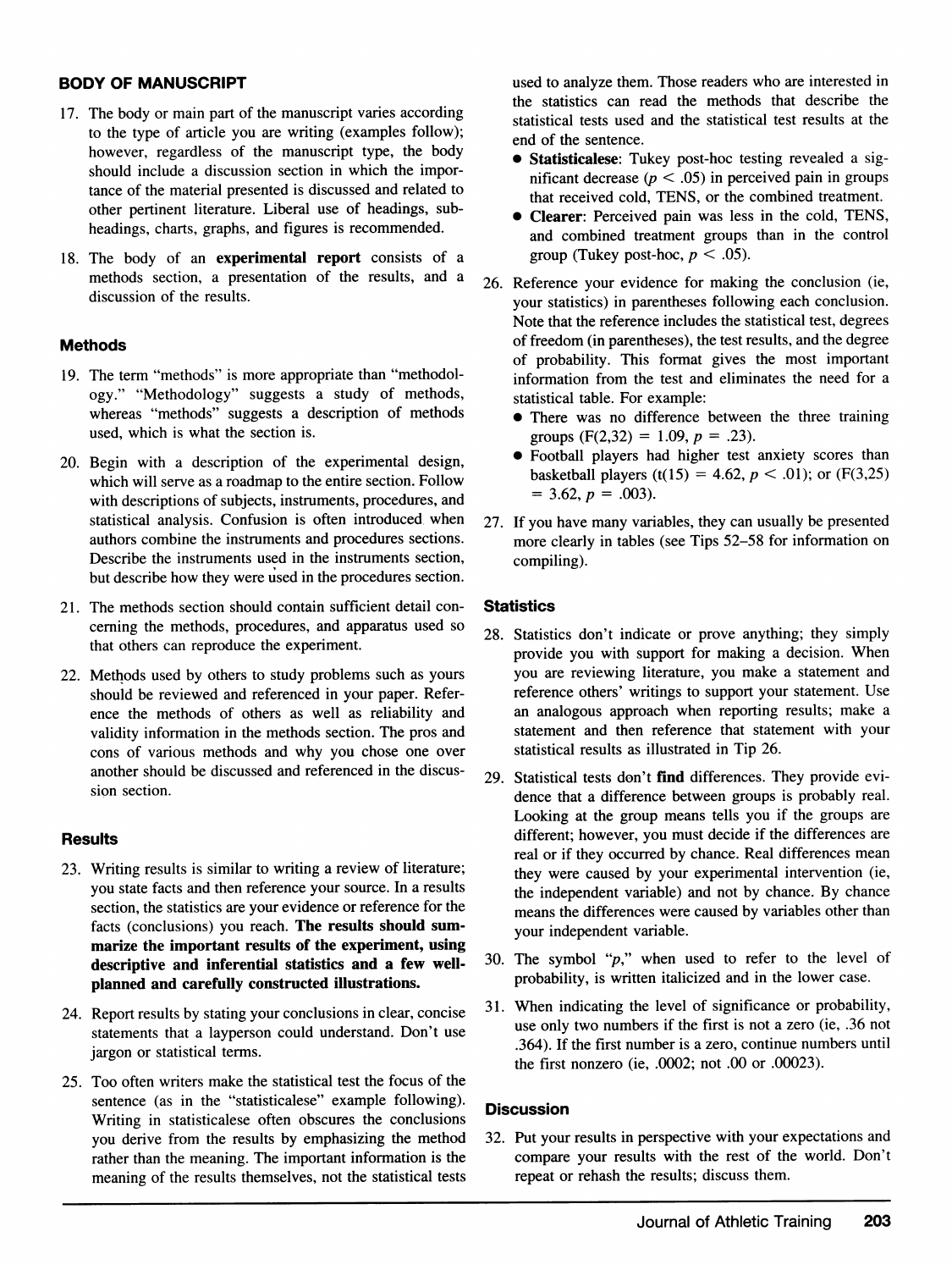- 33. The emphasis of a discussion should not be on other authors but rather on what they reported and how it relates to your work.
	- 0 For example: "The greater use of... by athletes in my study agrees with others (1, 7) who reported . . . but disagrees with those  $(4)$  who ...."
- 34. The discussion must address the contribution the study makes toward theory. Another brick in the brickyard is of little value; it should be placed into the sidewalk of understanding.
- 35. The last part of the discussion must suggest how readers might apply the information presented. While the application may be apparent to you, it may not be apparent to first-time readers unless you point it out.

## Bodies of Other Types of Manuscripts

- 36. The body of a review of the literature article should be organized into subsections in which related thoughts of others are presented, summarized, and referenced. Each subsection should have a heading and brief summary, possibly one sentence. Sections must be arranged so that they progressively focus on the problem or question posed in the introduction.
- 37. The body of a case study should include the following components: personal data (age, sex, race, marital status, and occupation when relevant-but not name), chief complaint, history of present complaint (including symptoms), results of physical examination (example: "Physical findings relevant to the rehabilitation program were . . ."), medical history (surgery, laboratory results, exam, etc.), diagnosis, treatment, and clinical course (rehabilitation until and after return to competition), criteria for return to competition, and deviation from the expected (what makes this case unique). NOTE: It is mandatory that the Journal ofAthletic Training receive, with the manuscript, a release form signed by the individual being discussed in the case study. Case studies cannot be reviewed if the release is not included.
- 38. The body of a clinical technique should include both the how and why of the technique, a step-by-step explanation of how to perform the technique supplemented by photographs or illustrations; and why the technique should be used. The discussion of why should review similar techniques, point out how the new technique differs, and explain the advantages and disadvantages of the technique in comparison with the other techniques.

## **SUMMARY**

39. The manuscript does not need a separate summary section; the abstract serves as a summary. It is appropriate, however, to tie the article together with a summary paragraph or list of conclusions at the end of the discussion section.

40. Some authors write a summary as the last part of the manuscript and then compare it with the abstract. If information is present in the summary that is absent from the abstract, they add it. Then they throw away the summary.

## REFERENCES/CITATIONS

- 41. Each citation in the text of the manuscript takes the form of a superscripted number that indicates the number assigned to the citation. It is placed directly after the reference or the name of the author being cited. References should be used liberally. It is unethical to present others' ideas as your own. Also, use references so that readers who desire further information on the topic can benefit from your scholarship.
- 42. The reference page(s) accompanying a manuscript should list authors numerically and in alphabetical order and should be in the following form: a) Articles: author(s) (list all) with the family names then initials, title of article, journal title with abbreviations as per Index Medicus (italicized or underlined), issue month if journal is not consecutively paged from issue to issue, year, volume, inclusive pages; b) Books: author(s), title of book (italicized or underlined), city and state of publication, publisher, year, inclusive pages of citation. Examples of references to a journal, book, and presentation at a meeting are illustrated below. See the AMA Manual of Style for other examples.
	- a. Knight KL, Ingersoll CD. Optimizing scholarly communication: 30 tips for writing clearly. J Athl Train. 1996;31:209-213.
	- b. Day RA. Scientific English: A Guide for Scientists and Other Professionals. 2nd ed. Phoenix, AZ: Oryx Press; 1995:73-74.
	- c. Leadbetter WB. An introduction to sport-induced softtissue inflammation. In: Leadbetter WB, Buckwalter JA, Gordon SL, eds. Sport-Induced Inflammation. Park Ridge, IL: American Academy of Orthopaedic Surgeons. 1990:3-23.
	- d. Stone JA. Swiss ball rehabilitation exercises. Presented at the 47th Annual Meeting and Clinical Symposium of the National Athletic Trainers' Association; June 12, 1996; Orlando, FL.
- 43. All statements and ideas of others must be referenced. If the author(s) is (are) not mentioned by name, the reference should be placed after the phrase or first mention of the idea.
- 44. Anytime you mention another author by name he/she must be referenced immediately after his/her name.
	- 0 "Jones (21) reported . . . four.", not "Jones reported ... four." (21).
- 45. When referring by name to a work with multiple authors do the following:

If two authors, use both names.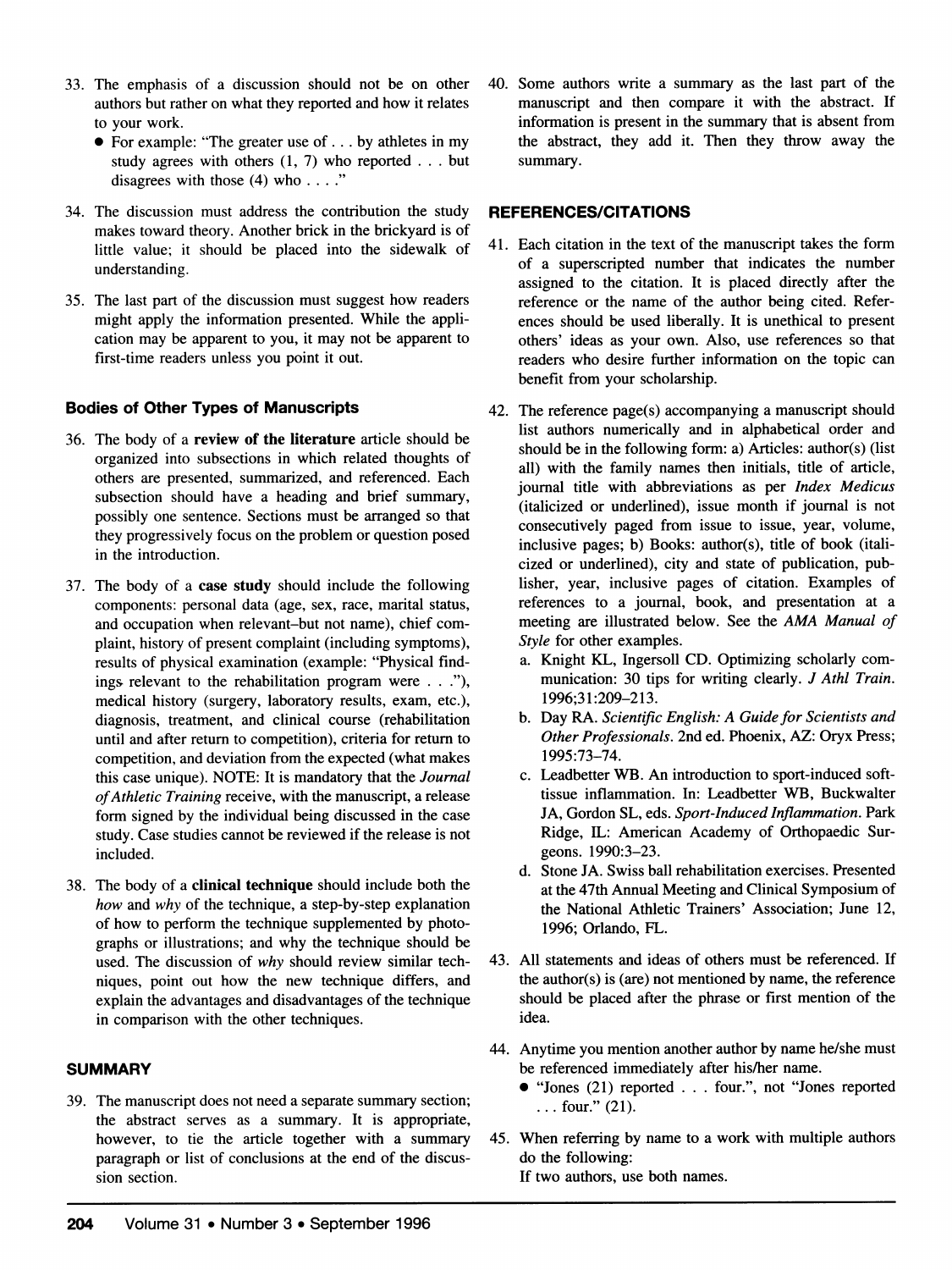- "Smith and Jones" (21) or "Smith & Jones" (21) If there are three or more authors, use the name of the first author and "et al," which means "and others."
- "Black et al  $(5)$  reported  $\ldots$ "
- 46. When the reference is at the end of a sentence, it should be placed after the period and after any quotation marks.
	- "body." (23) not "body (23)."
- 47. It is often appropriate, especially in an introduction or discussion, to refer to ideas or results from numerous authors in the same sentence. The following illustrates how to do so:
	- $\bullet$  "Most people prefer red apples,  $(6, 9, 21, 33)$  but some prefer yellow (6, 10, 21) or green (6, 9, 24, 30) ones." Note: All three of the ideas in this sentence were mentioned by reference #6, and two of the three ideas were mentioned by reference #21.
- 48. Always refer to the research and writing of others in the past tense ("Jones believed" not "Jones believes"; "Smith reported" not "Smith reports"). Maybe that person has changed his mind since the article was written.

# OTHER INFORMATION

# Department of Redundancy Department

49. Put things where they belong and don't repeat them elsewhere. For instance, don't rehash results in the discussion -section.

# **Headings**

50. Subheadings should be used liberally. Main or first level headers should be placed flush left, typed in all capitals, bolded, and not underlined. If the information under a header needs to be subdivided into two or more sections, use second-level or subheaders. These should be flush left and bolded with the first letter of each word capitalized. If third-level headers are needed to further subdivide information, they should be identical to a second-level header except they are indented and part of the paragraph. The first sentence of the paragraph begins on the same line, immediately after the header.

## Example of a Table (With Units of Measure)\*

# Page Numbering

51. Begin numbering the pages of your manuscript with the abstract page as #1; then, consecutively number all successive pages including illustrations.

## **Tables**

- 52. The purposes of tables are to centralize large amounts of data, to save space, and to eliminate long paragraphs of forced and redundant text.
- 53. Tables must not be redundant of text. Put your information either in the text or a table, not both. You must refer the reader to the table. You should point out the highlights in the table so as to stimulate interest, but do not ramble on in the text concerning information that is in the table.
- 54. Don't put information in a table that can more easily be presented in the text. For instance, height, weight, and age of subjects are often necessary but should be placed in the text rather than in a separate table as illustrated in the following sentence:
	- Ten male volunteers (age = 21.3  $\pm$  2.1 yr, ht = 67.3  $\pm$ 4.2 in, wt =  $183.4 \pm 10.3$  lb) were the subjects for this study.
- 55. Readers must be able to understand the information in the table without referring to the text.
- 56. Tables should contain no vertical lines and only three full-length horizontal lines (one between the title and header descriptions, one between the column headers and the first line of data, and one following the last line of data). Smaller horizontal lines may be used in the header to separate a general heading from subheadings under it, or in columns of data to indicate a break between a column of numbers and a total or average of that column of numbers (see Table).
- 57. Identify the units of measurement of the tabled data in the most general way possible. If all data in the table have the same unit of measurement, that unit should be in parentheses following the table title. If the columns or rows have different units of measurement, but all data in a particular column or row have the same unit, identify the unit (within parentheses) as part of the column header or row identifier.

| Header 1       | Header <sub>2</sub> |                    |                   | Header3           |        |          |
|----------------|---------------------|--------------------|-------------------|-------------------|--------|----------|
|                | Sub <sub>2a</sub>   | Sub <sub>2</sub> b | Sub <sub>2c</sub> | Sub <sub>3a</sub> | Sub3b  | Header 4 |
| Row identifier | Info                | Info               | Info              | Info              | Info   | Info     |
| Row identifier | Info                | Info               | Info              | Info              | Info   | Info     |
| Row identifier | <u>Info</u>         | <u>Info</u>        | <u>Info</u>       | <u>Info</u>       | $Info$ | $info$   |
| Total          | <b>Info</b>         | Info               | Info              | Info              | Info   | Info     |

\*See Tip 57 concerning units of measure.